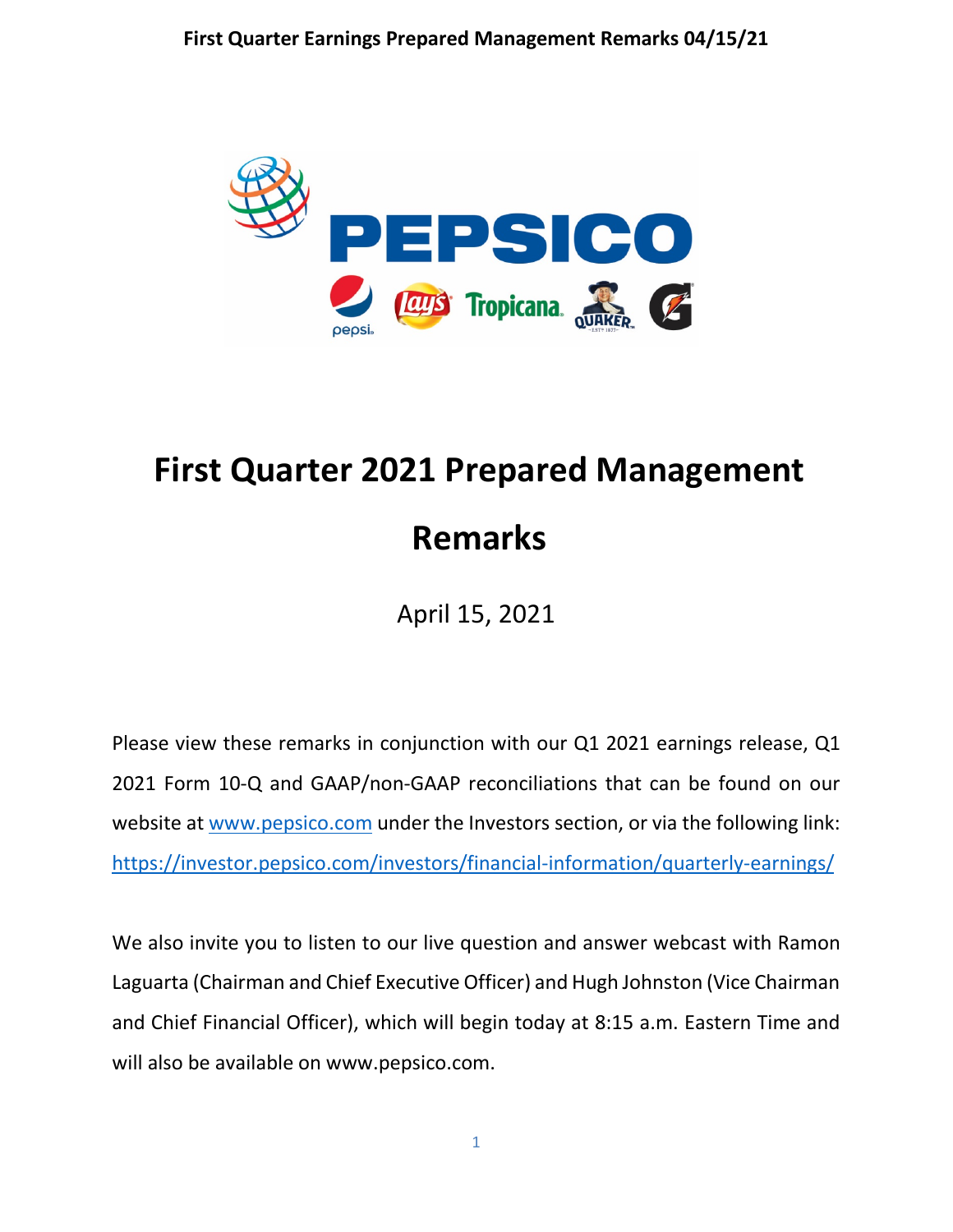# **Cautionary Statement**

These prepared remarks contain forward-looking statements, including about our business plans and 2021 guidance and the potential impact of the COVID-19 pandemic on our business. Forward-looking statements inherently involve risks and uncertainties and only reflect our view as of today, April 15, 2021, and we are under no obligation to update. When discussing our results, we refer to non-GAAP measures, which exclude certain items from reported results.

Please refer to our Q1 2021 earnings release and Q1 2021 Form 10-Q, available on [pepsico.com,](http://pepsico.com/) for definitions and reconciliations of non-GAAP measures and additional information regarding our results, including a discussion of factors that could cause actual results to materially differ from forward-looking statements.

As a reminder, our financial results in the United States and Canada (North America) are reported on a 12-week basis while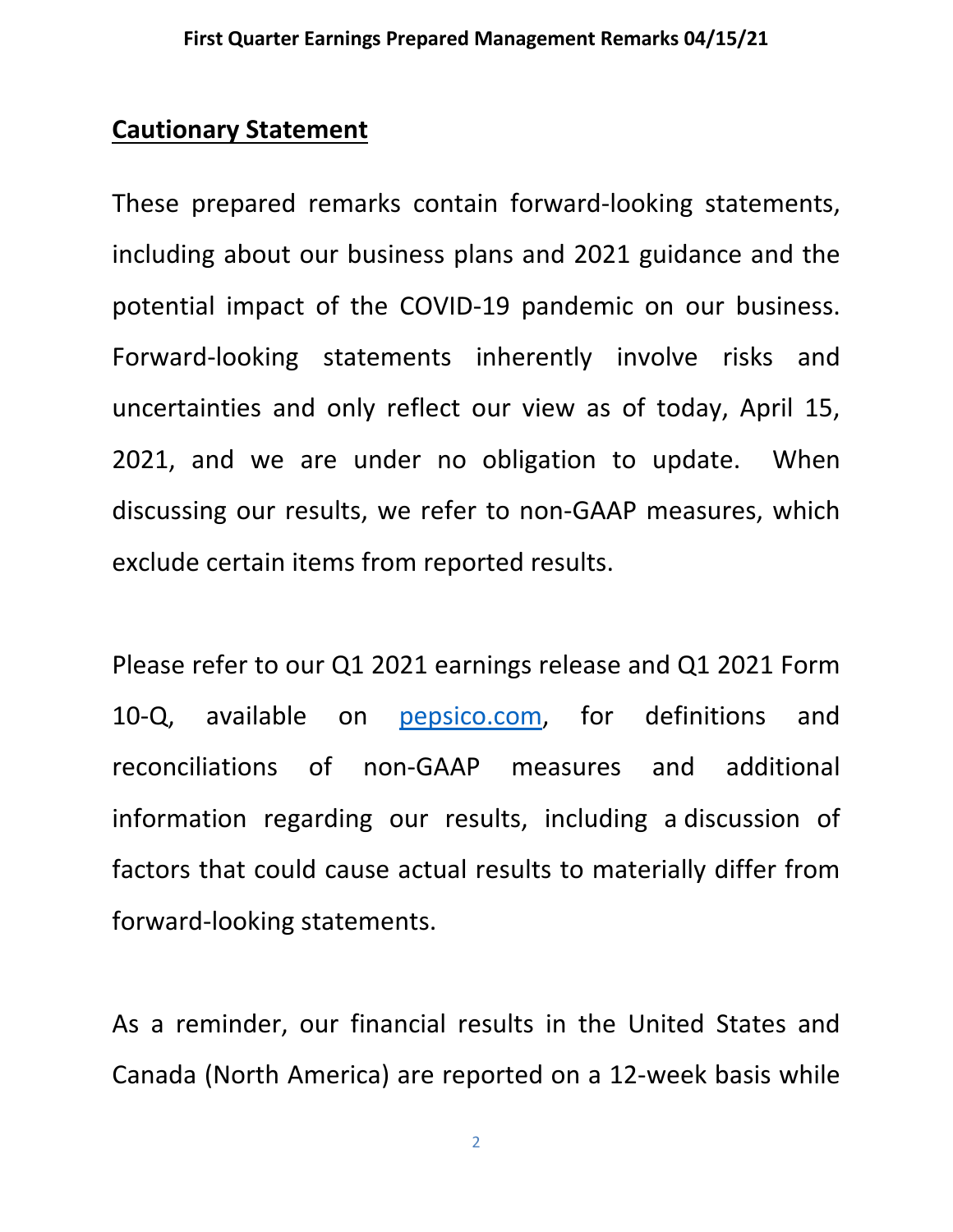substantially all of our international operations report on a monthly calendar basis for which the months of January and February are reflected in our results for the 12 weeks ended March 20, 2021.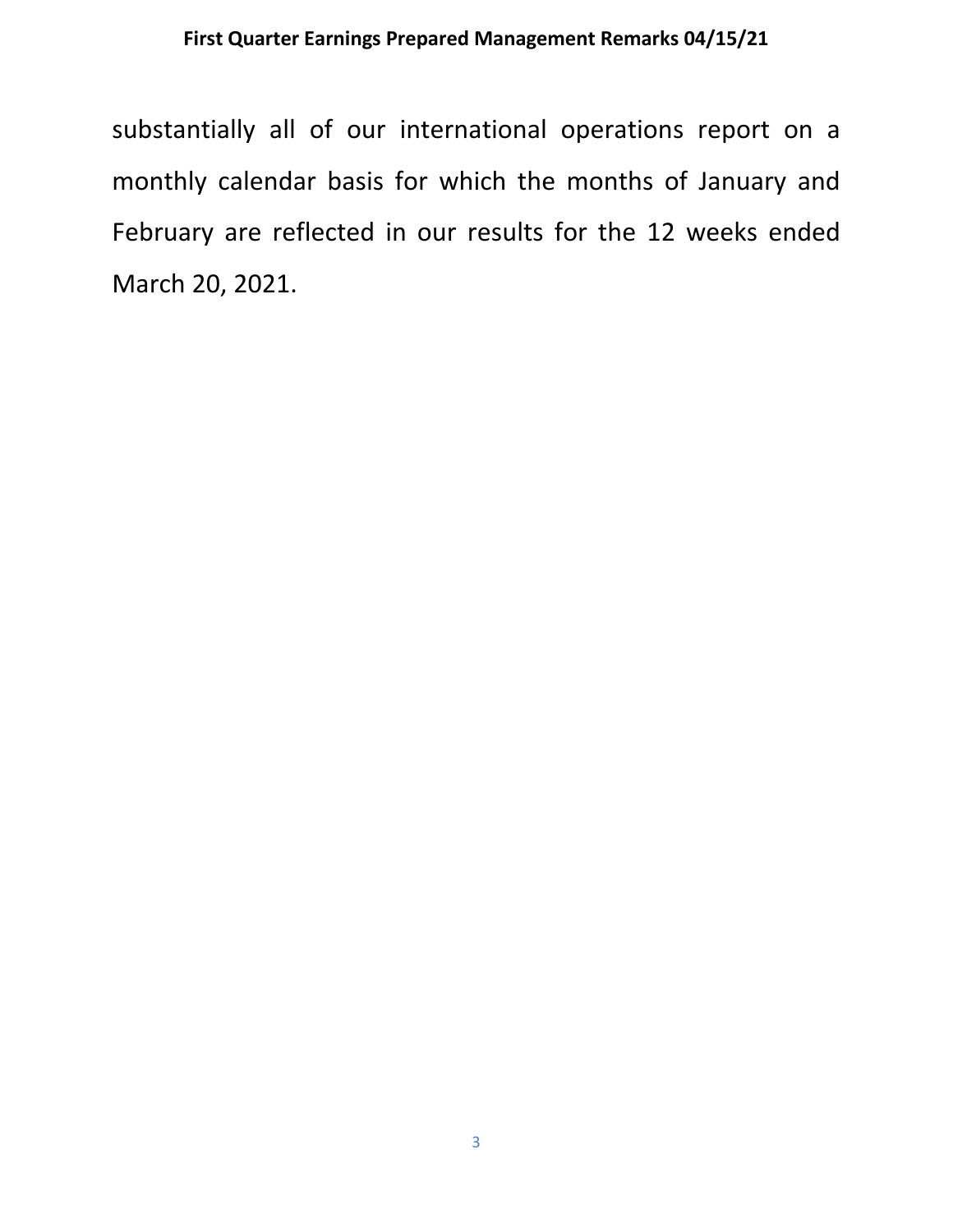## **Chairman and CEO and Vice Chairman and CFO Commentary**

We are pleased with our results for the first quarter as we successfully overcame challenges related to difficult year-overyear comparisons, uneven recoveries across many of our international markets and weather-related business disruptions in the U.S.

Our results are indicative of the strength and resilience of our highly dedicated employees, diversified portfolio, agile supply chain and go-to-market systems and strong marketplace execution.

Our performance also gives us added confidence that our investments to become Faster, Stronger and Better are working. During the first quarter:

• Our reported net revenue increased 6.8 percent which reflects the benefits of our highly strategic acquisition activity to capitalize on additional global growth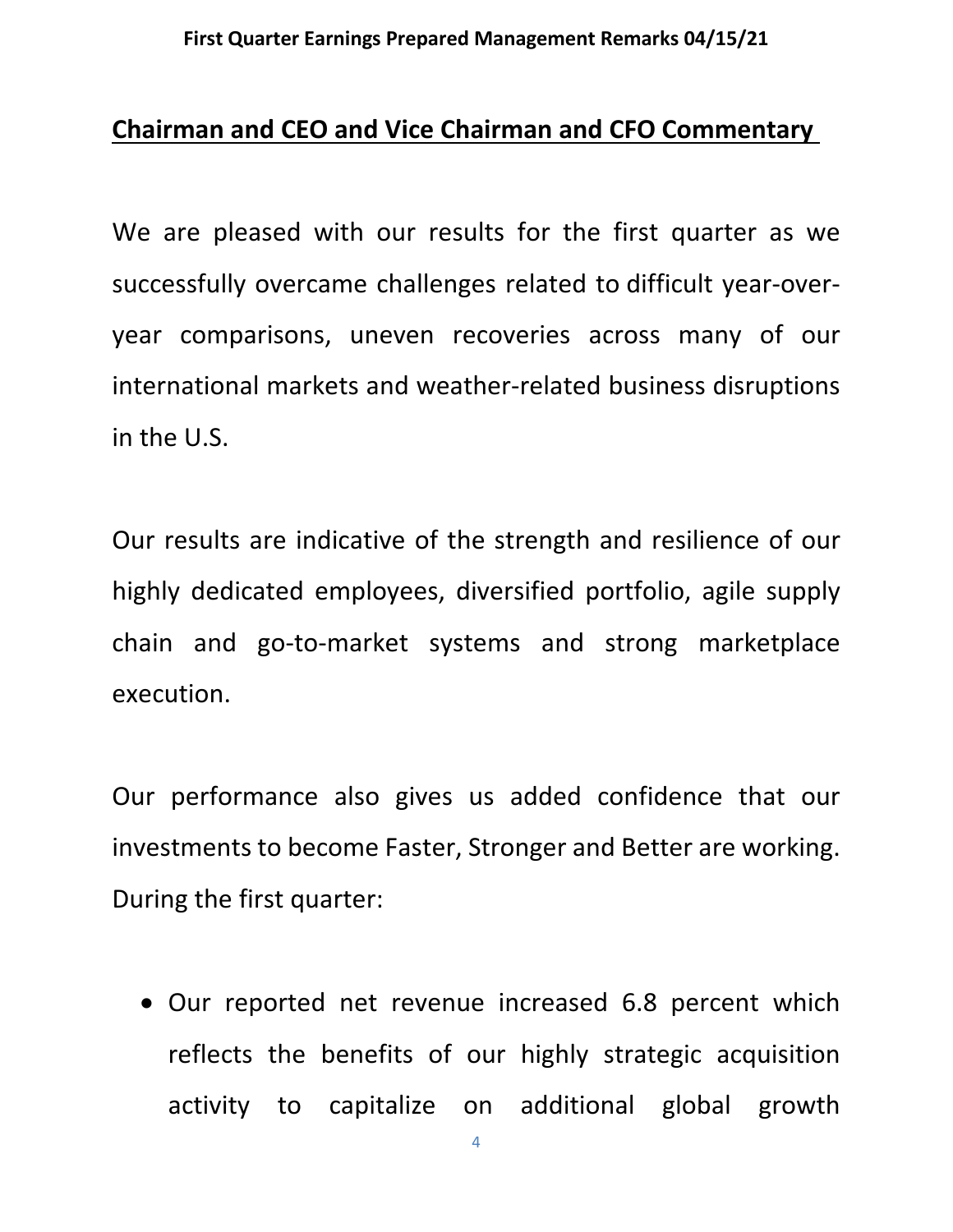opportunities and continued investments in our brands, manufacturing capacity, supply chain and go-to-market systems.

- We held or gained share across many of our key global snacks and beverage markets with notable improvements in our U.S. snacks and beverage businesses.
- Our PepsiCo Beverages North America business was ranked as the #1 contributor to growth in the LRB category and delivered a strong improvement in core operating margin.
- We expanded our presence in the energy drink category with the introduction of Mtn Dew Rise Energy, a new kind of energy drink specifically formulated with ingredients to kick off the morning with a mental boost, immune support, and zero grams of added sugars.
- Our core constant currency EPS increased 14 percent as we continued to sharpen our holistic cost management initiatives, while also investing to accelerate our digitization efforts to strengthen our omnichannel and revenue management capabilities.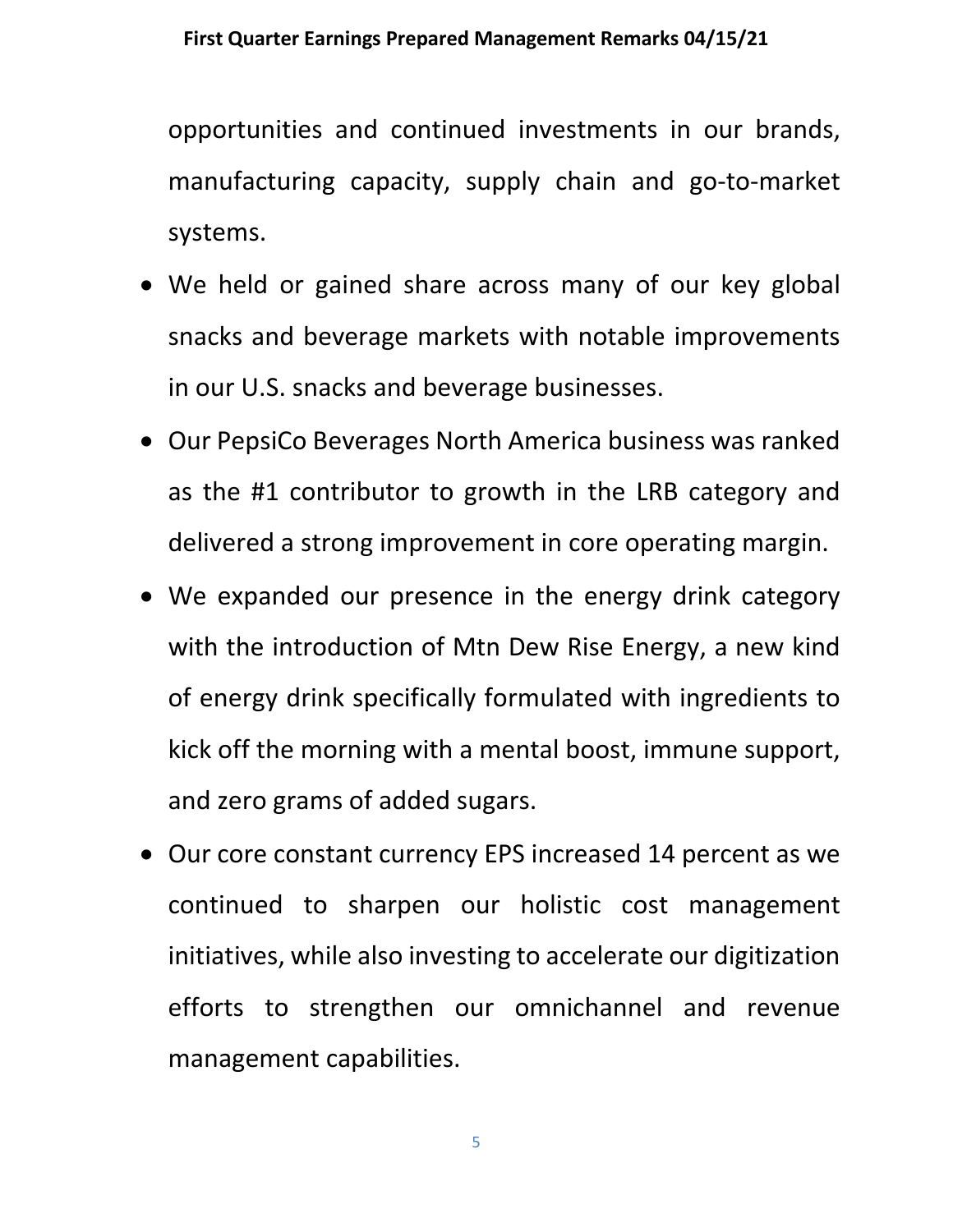• And we continued to enhance our "Better" agenda by setting a new climate goal to achieve net-zero emissions by 2040, a full decade earlier than called for in the Paris Agreement, while also accelerating our efforts to advance our Racial Equality Journey.

We believe our global business momentum remains strong. While consumer behaviors and preferences may shift as population mobility increases in certain markets, we are wellpositioned across categories and channels to succeed and win in the marketplace.

Our North America business trends have remained resilient while our international businesses have held up well despite ongoing restrictions and closures related to the pandemic.

Both our global snacks and beverage businesses have performed well even as consumers gradually return to pre-pandemic activities and behaviors, while our Quaker Foods North America business continues to capture opportunities from the post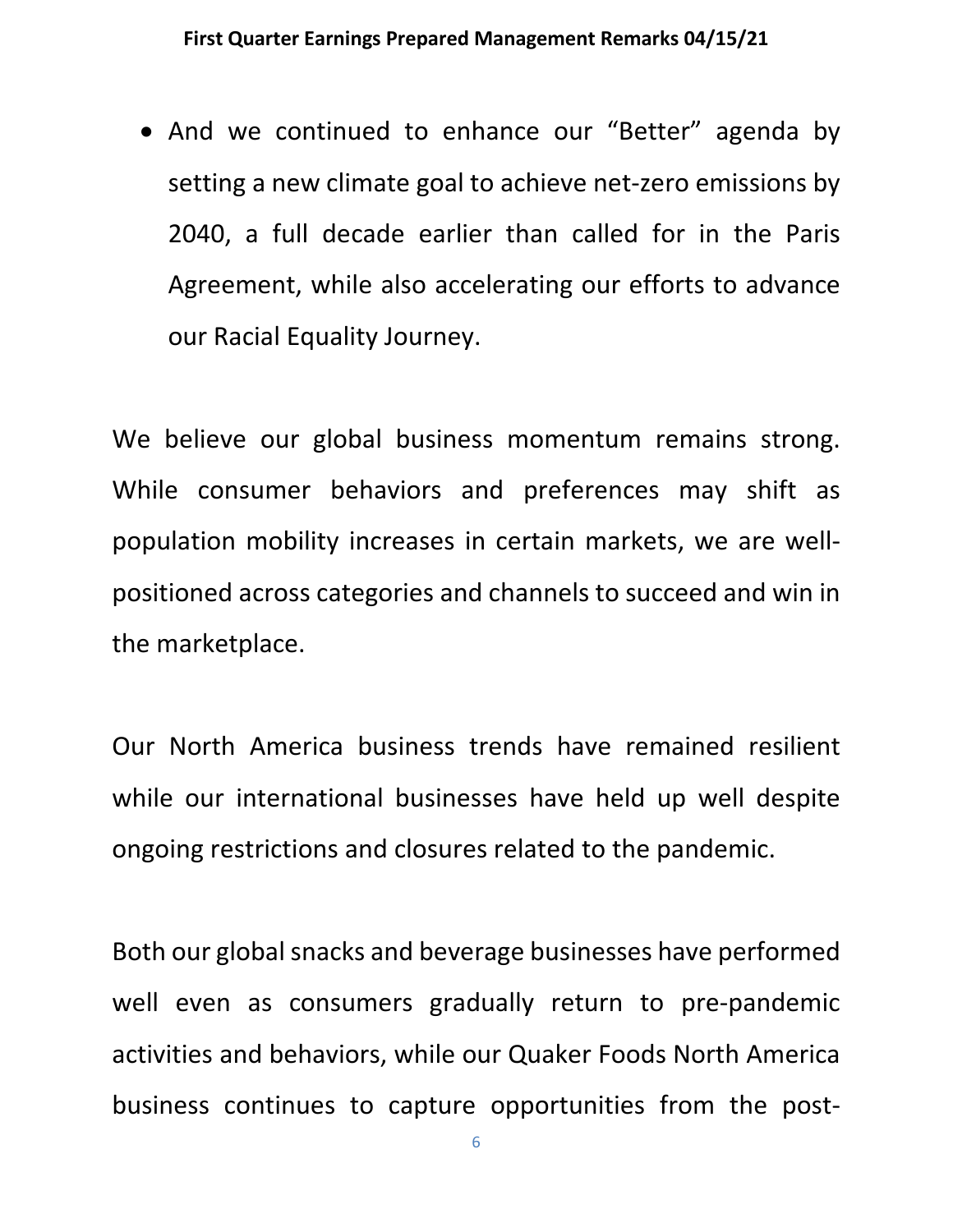pandemic rise in the at-home breakfast and lite snack occasions.

In North America, our large format and eCommerce channels have continued to perform well, while our convenience and gas channel has delivered strong net revenue growth in recent quarters.

As population mobility increases, we also expect our global foodservice business and smaller, traditional trade formats in international markets to gradually improve.

But, before we provide more details on our financial results and business outlook, we want to acknowledge the dedicated efforts of our highly experienced local teams and front-line associates who continue to drive superior marketplace execution and serve our customers and communities. We sincerely thank each one of you for your efforts.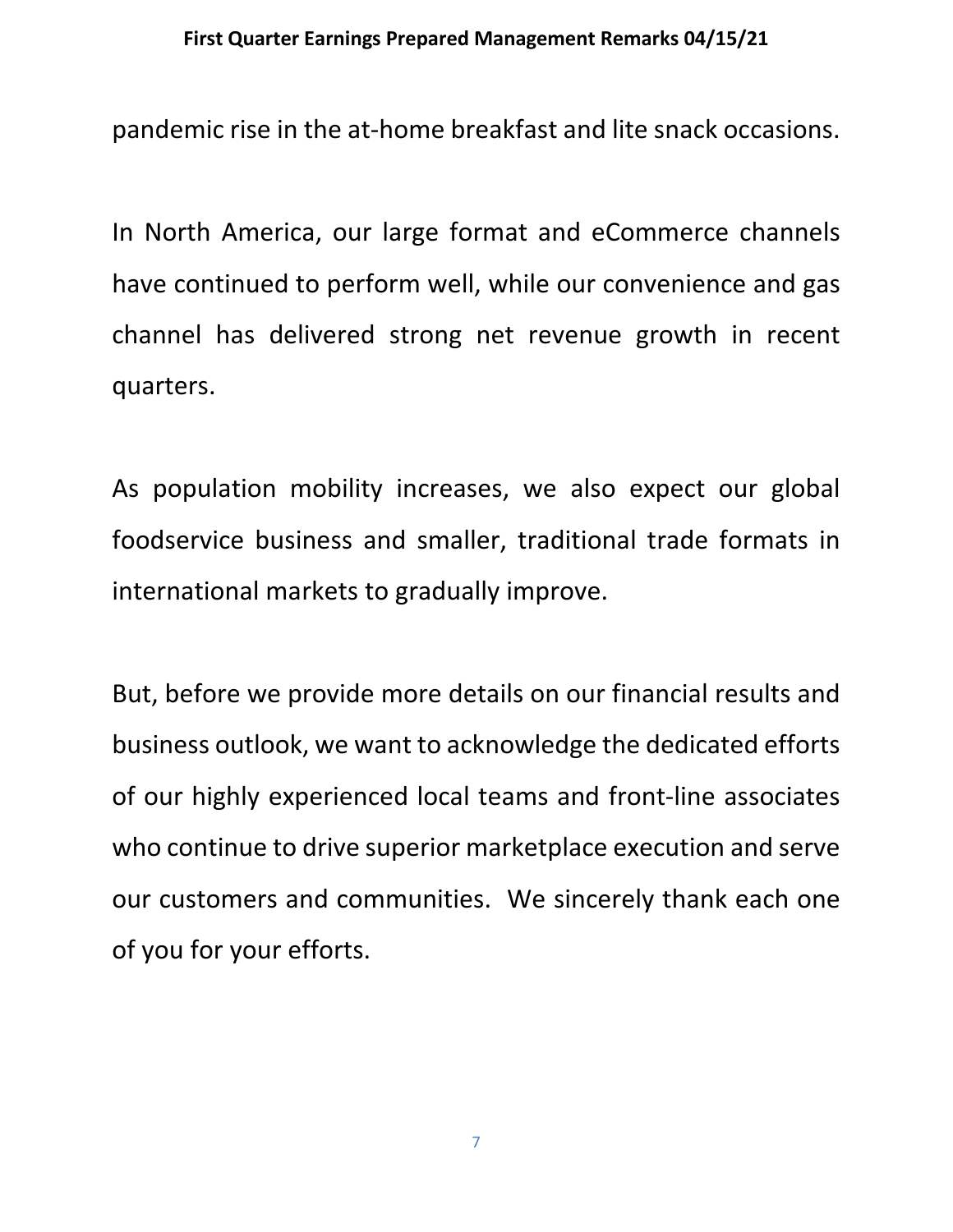# **First Quarter PepsiCo Financial Review**

Our reported net revenue increased 6.8 percent and includes a nearly 5-percentage-point benefit from acquisitions and 0.5 percentage-point impact from unfavorable foreign exchange. Organic revenue growth was 2.4 percent and our two-year organic revenue growth was 10.3 percent.

Our global snacks and foods business delivered mid-single-digit organic revenue growth while our global beverages business delivered low-single-digit organic revenue growth compared to the prior year.

Our core gross profit increased 4 percent despite the ongoing mix impact from our international acquisitions and unanticipated costs due to weather-related business disruptions in the U.S. during February.

And finally, our core operating profit increased 7 percent and core constant currency EPS increased 14 percent, which reflects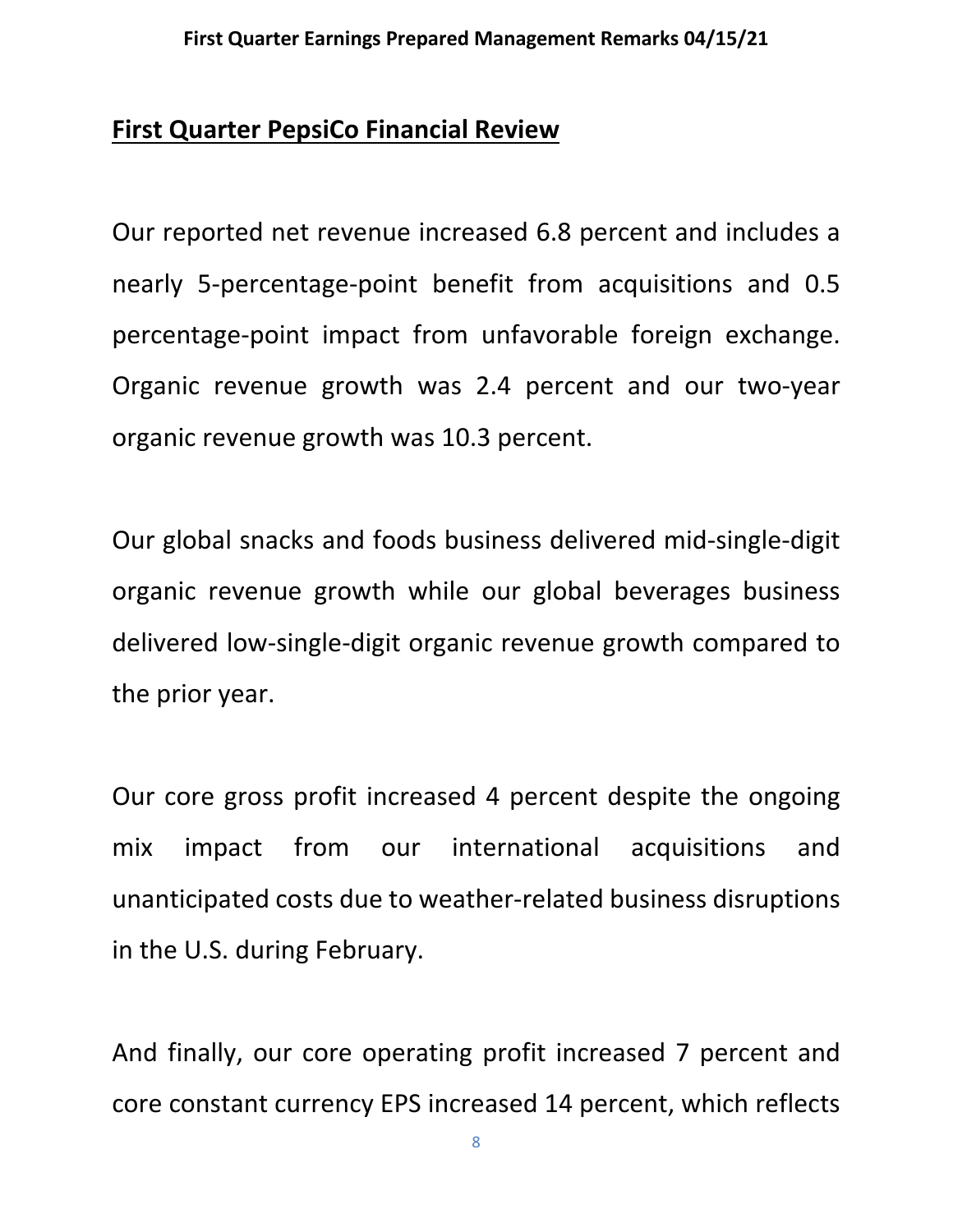the benefits of our ongoing efforts to tightly control costs through our holistic cost management program and a mark-tomarket gain on an equity investment.

# **First Quarter North America Divisions Review**

Our North America divisions performed well in the first quarter as we lapped the demand surge at the outset of the COVID-19 pandemic last March and overcame temporary weather-related business disruptions in the U.S. this year.

**Frito-Lay North America** delivered 3 percent organic revenue growth in the quarter and two-year organic revenue growth of 10 percent. Frito-Lay gained market share in both the macrosnack and salty snack categories.

Frito's performance benefited from its continuous efforts to refresh its lineup of flavors and introduce consumer centric innovation such as Doritos 3D Crunch and Cheetos Crunch Pop Mix to the marketplace.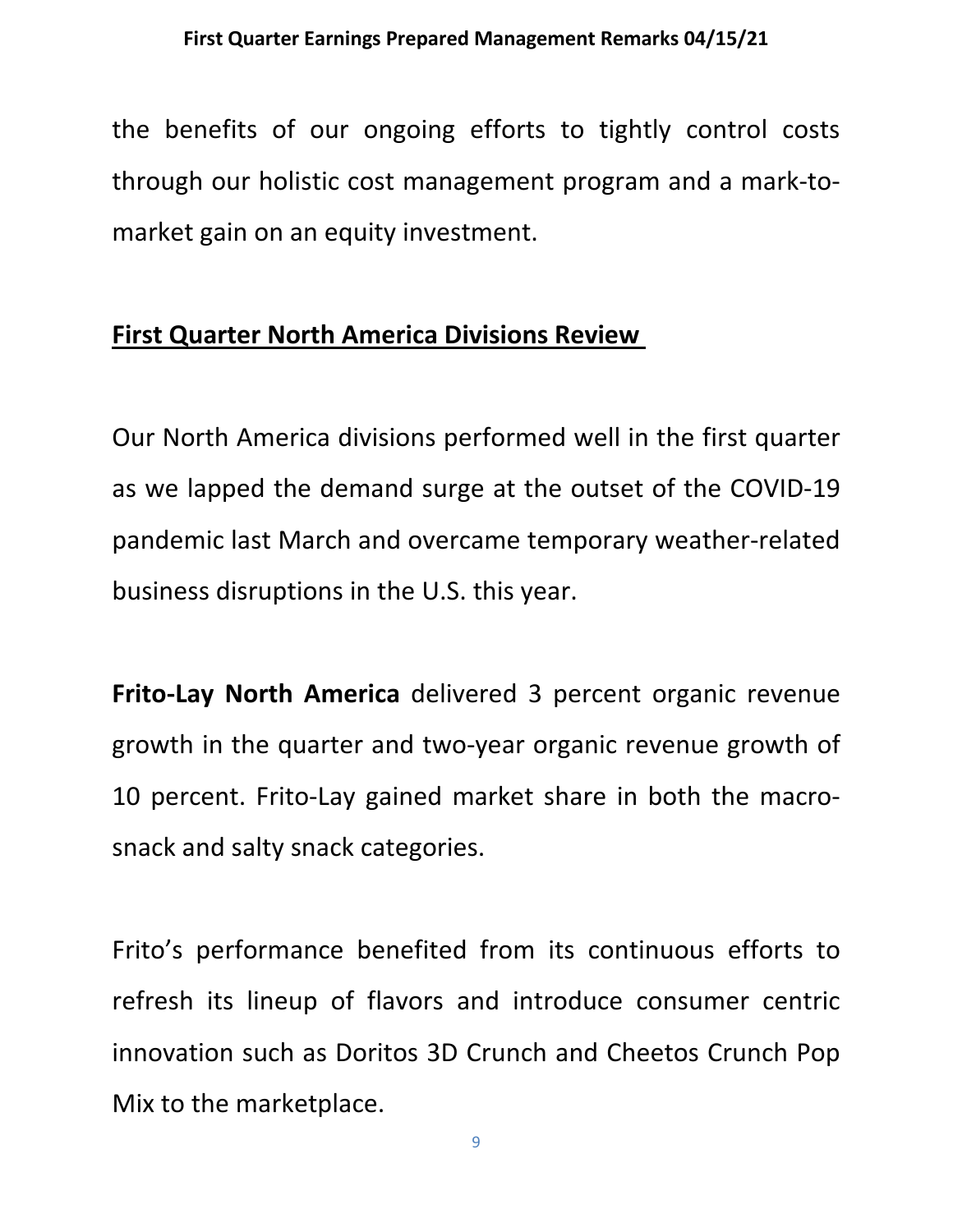During the quarter, large well-known brands such as Ruffles delivered high-single-digit net revenue growth, Tostitos and Doritos delivered mid-single-digit growth, and Lay's delivered low-single-digit growth, while smaller brands such as Funyuns and Off The Eaten Path delivered double-digit growth.

From a channel perspective, the large format channel delivered strong net revenue growth as it continued to benefit from athome consumption trends while the foodservice channel continued to decline at a double-digit rate.

Frito-Lay North America's core operating margin contracted in the quarter and reflects the impacts associated with the weather-related business disruptions in February.

**Quaker Foods North America** delivered 1 percent organic revenue growth in the quarter as it lapped very difficult prioryear comparisons due to a significant surge in consumer demand in March last year.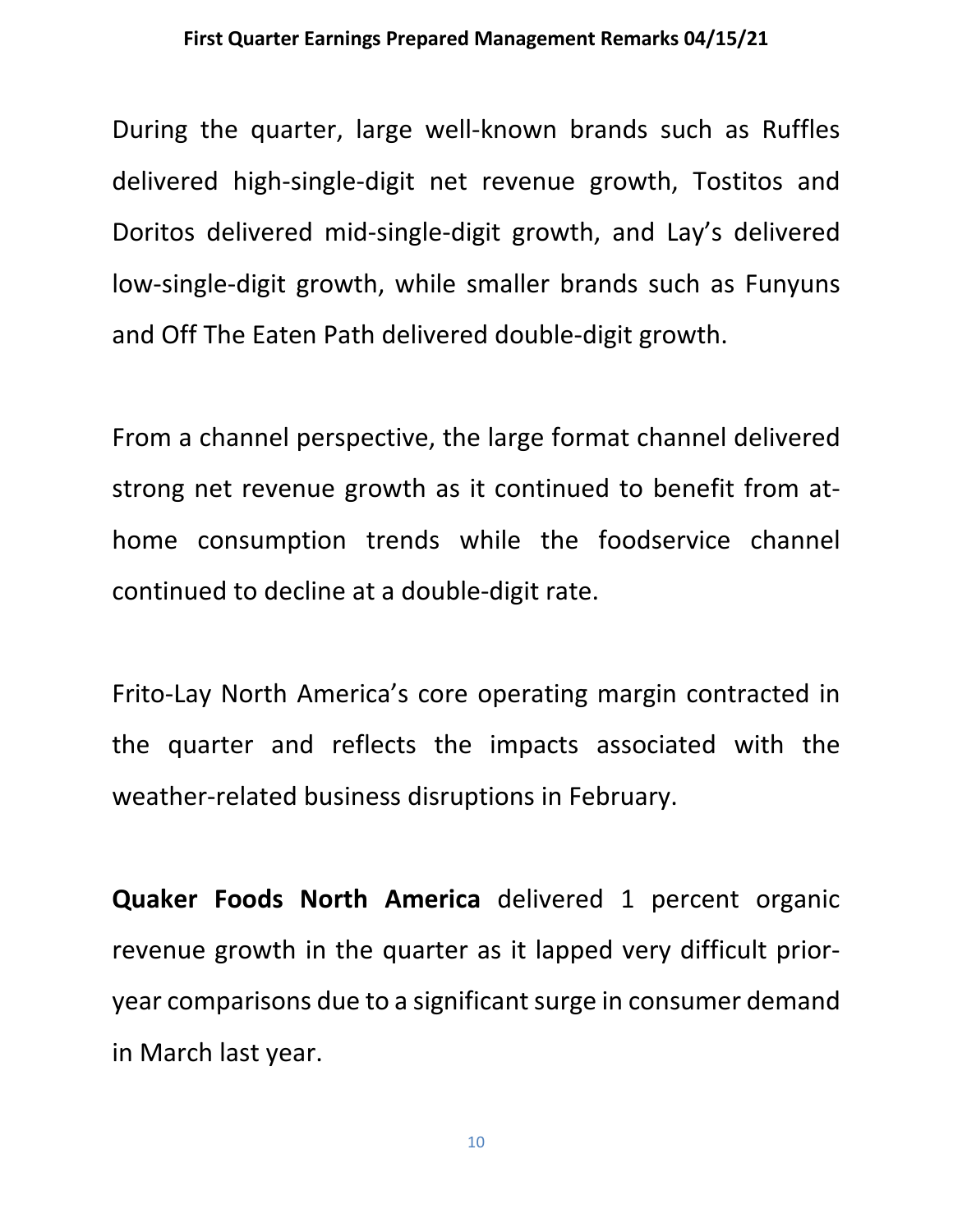However, we were very encouraged to see the business deliver two-year organic revenue growth of 8 percent as it continues to capitalize on the elevated demand for at-home breakfast occasions and seeks to capture additional opportunities for growth in lite snacks and side dishes.

**PepsiCo Beverages North America** delivered 2 percent organic revenue growth and 23 percent core constant currency operating profit growth in the quarter.

The business delivered two-year organic revenue growth of 8 percent as we gained share in the Carbonated Soft Drinks, Teas, Juices and Sparkling Water categories, while also being the #1 contributor to growth in the LRB category during the quarter.

Many of our key brands continued to perform exceptionally well with double-digit net revenue growth in bubly and Starbucks, high-single-digit net revenue growth in Mountain Dew, and midsingle-digit net revenue growth in Gatorade and Pepsi.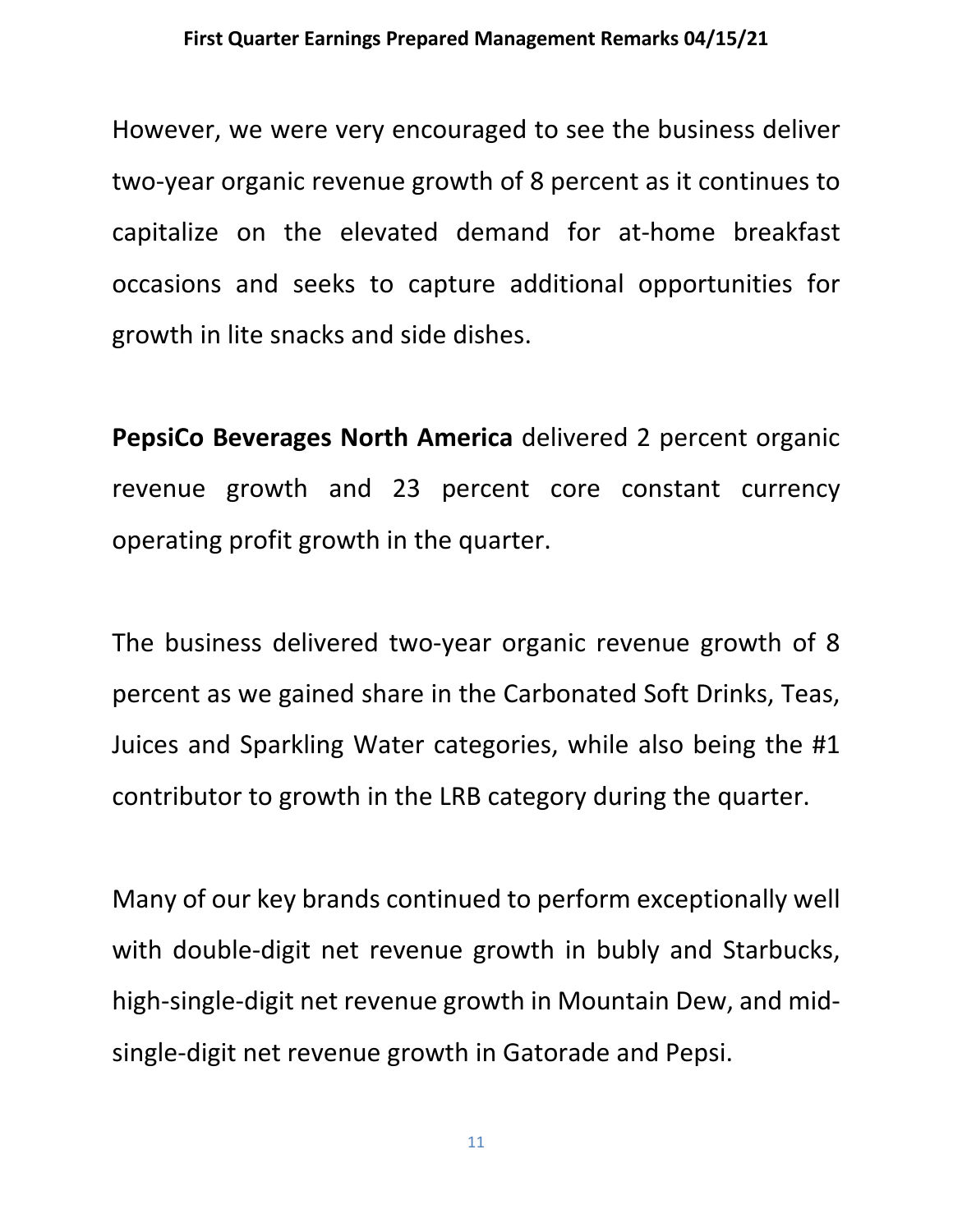As the leading beverage company in the LRB category, we continue to launch consumer centric innovation to meet the rapidly evolving needs of our customers and consumers with ontrend flavors and an expanded set of low or no sugar offerings.

Additionally, with the recent launch of Mtn Dew Rise Energy and our ongoing efforts to revitalize our Rockstar products, we remain optimistic about our ability to increase our presence and improve our performance in the energy category.

From a channel perspective, the large format and convenience and gas channels delivered strong net revenue growth, while our foodservice business continued to decline at a double-digit rate.

## **First Quarter International Business Review**

As a reminder, our first quarter only incorporates the months of January and February for most of our international markets. Therefore, our results reflect the impact of an especially difficult comparison as most of our international business had yet to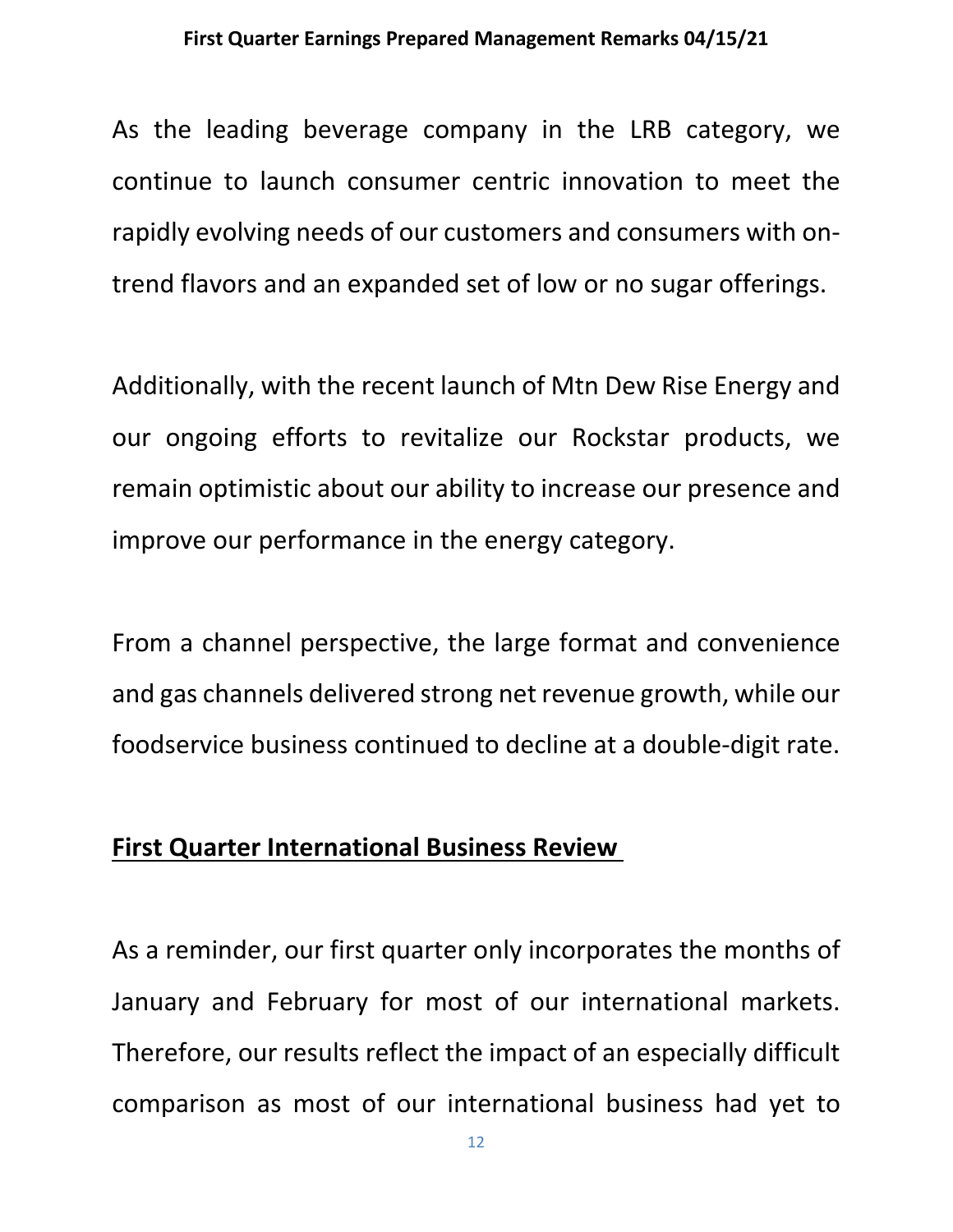experience any notable impact from the pandemic during the first quarter of 2020.

In addition, there is one less month included in our SodaStream results in the first quarter of 2021 compared to 2020 as we aligned its reporting calendar to conform with PepsiCo's International reporting calendar in 2020.

Despite these factors and uneven recoveries across our markets, our international business delivered 3 percent organic revenue growth in the first quarter and two-year organic revenue growth of 14 percent.

Our developing and emerging markets remained resilient and delivered mid-single-digit organic revenue growth in the quarter, including double-digit growth in Brazil, Russia and China, midsingle-digit growth in India and low-single-digit growth in Mexico.

With respect to our market share performance, we gained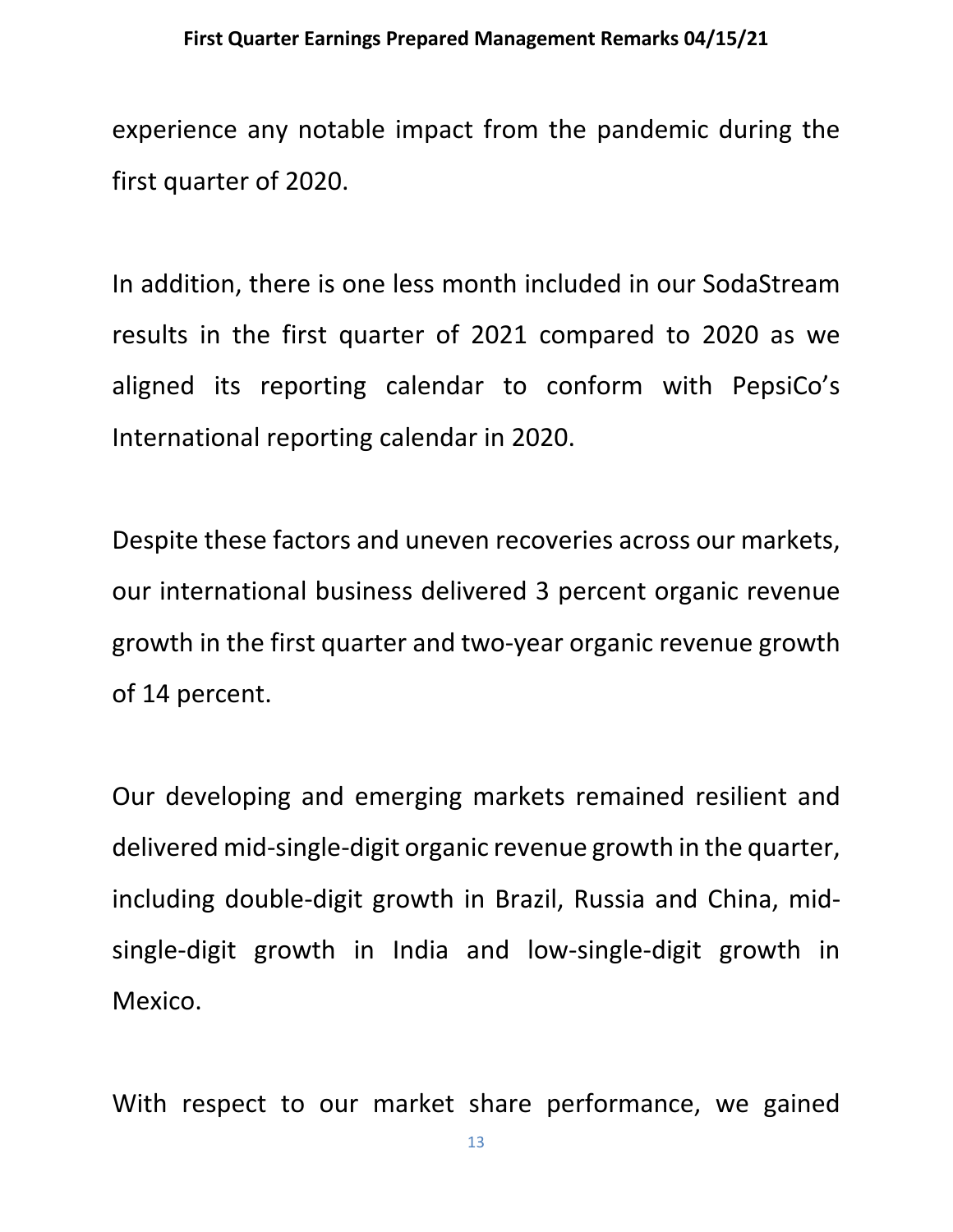savory share in many of our largest international markets, including Mexico, Brazil, China, and Russia while we gained beverage share in the U.K., Russia, Saudi Arabia, and Thailand.

Lastly, we delivered strong double-digit net revenue growth in our SodaStream business on a comparable calendar basis. We continue to remain very optimistic about the growth and penetration opportunities in this business.

## **2021 Outlook and Guidance:**

As we look ahead, we expect our organic revenue growth to accelerate in the second quarter and have greater confidence in delivering our financial guidance for the full year.

We are assuming that vaccination efforts will accelerate and population mobility will improve. This should benefit the foodservice channel as and when travel, lodging, dining, education, and entertainment trends accelerate.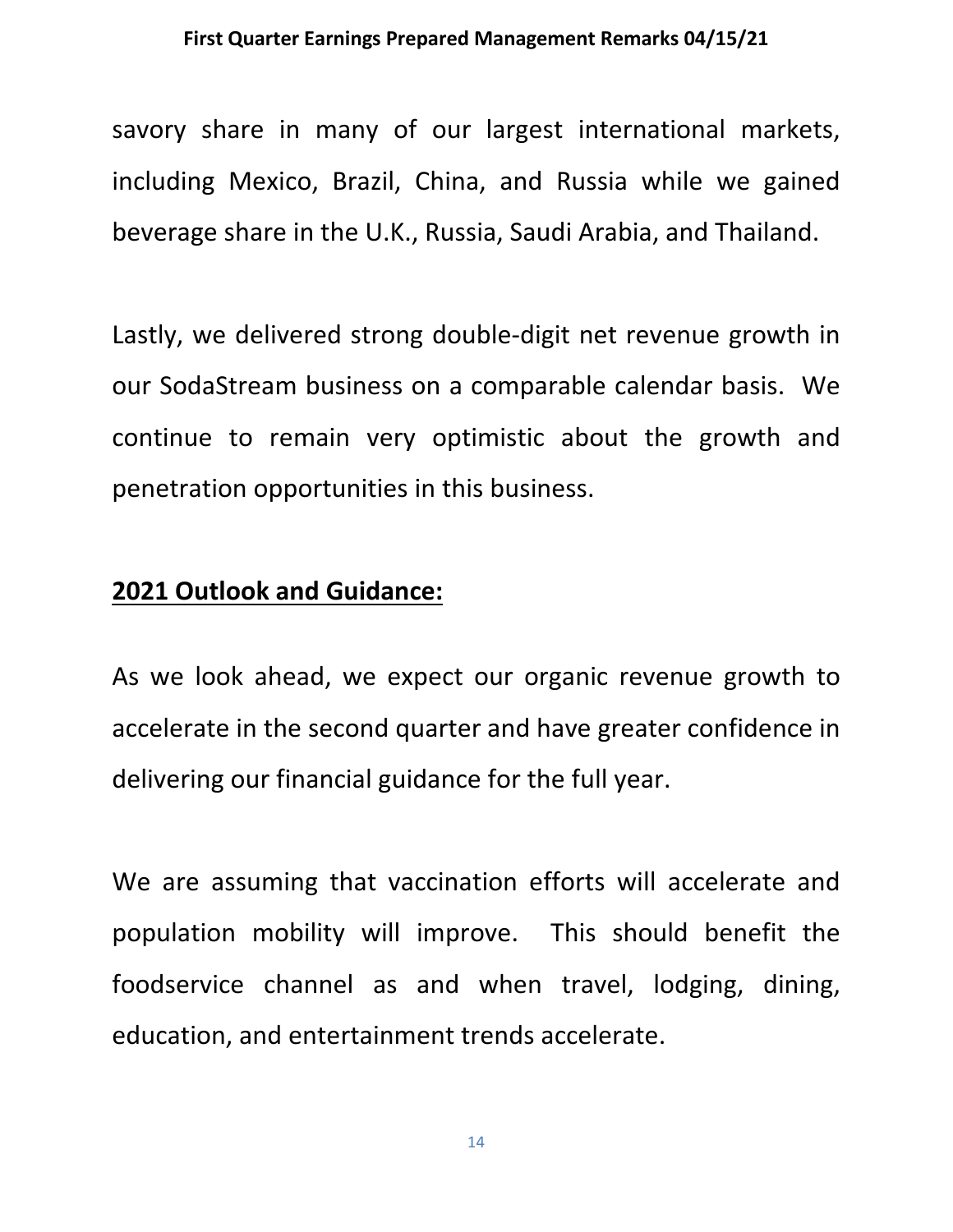We are also assuming that certain pandemic-related behavioral shifts that have underpinned the performance of large format and eCommerce channels will sustain, such as greater online adoption and penetration, more remote work arrangements and continued strength in household penetration for large, trusted brands.

With respect to our businesses, we expect our PepsiCo Beverages North America business to perform well driven by strong marketplace execution, exciting brand communication and innovation plans and our expanded presence in the energy category.

We also continue to expect our North America snacks business to remain resilient, while Quaker Foods North America moderates as it looks to capitalize on at-home breakfast and lite snack occasions while other stay-at-home trends may ease as population mobility improves.

As it relates to our international markets, we expect our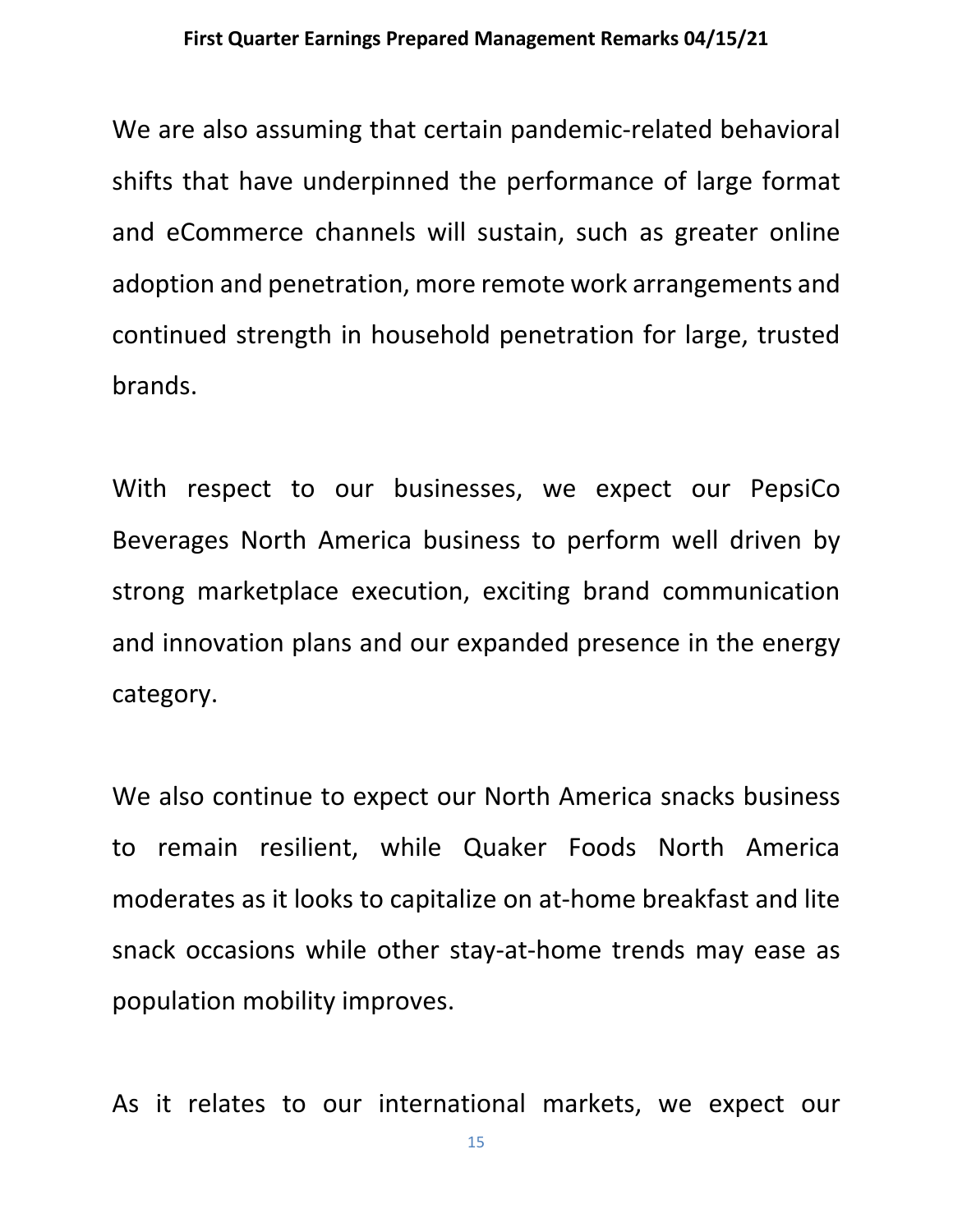businesses to perform well as the year progresses and population mobility increases. The performance will vary across different markets and channels around the world and we are closely monitoring the reemergence of pandemic related closures and restrictions in certain markets.

As we noted earlier, to enhance our marketplace execution and build advantaged capabilities for the changes we see ahead, we will continue to invest in our supply chain and go-to-market network, accelerate our digitization initiatives and expand our sustainability agenda.

At the same time, we will further sharpen our revenue management initiatives and holistic cost management efforts to help offset some of these investments as well as ongoing input and transportation cost pressures.

As a result, we have greater confidence in delivering our financial guidance for 2021 and continue to expect: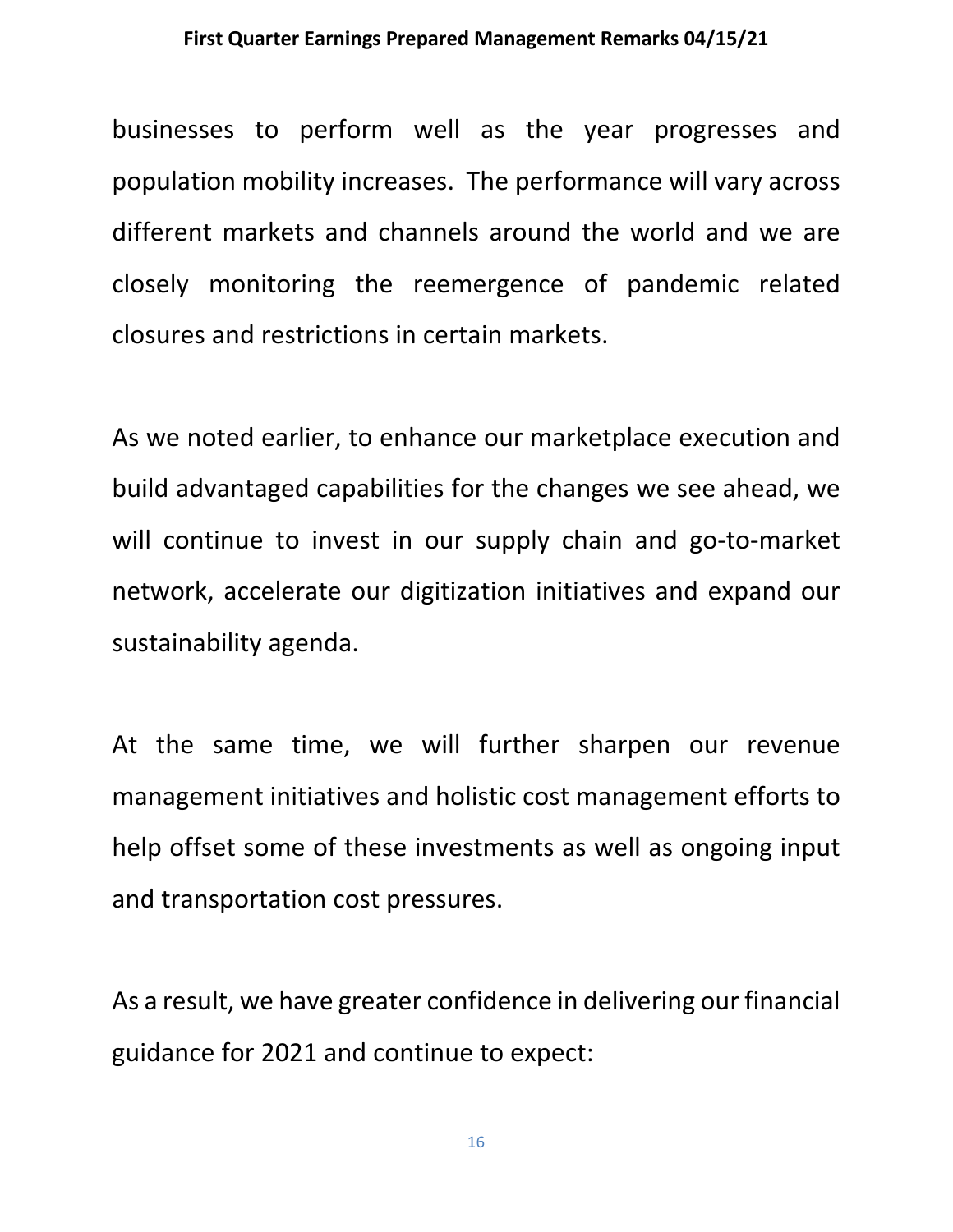- Mid-single-digit organic revenue growth.
- High-single-digit core constant currency EPS growth.
- A core annual effective tax rate of approximately 21 percent.
- Total cash returns to shareholders of approximately \$5.9 billion, which reflects a 5 percent increase in our quarterly dividend expected to begin with the June payment and share repurchases of \$106 million.

Based on current market consensus rates, we continue to expect foreign exchange translation to benefit our net revenue and core earnings per share performance by approximately 1 percentage point.

With respect to capital allocation, we will continue to prioritize capital expenditures to meet the critical growth and investment needs of our business and prioritize returning cash to our shareholders by paying and growing our dividend.

We remain very pleased with the composition of our portfolio